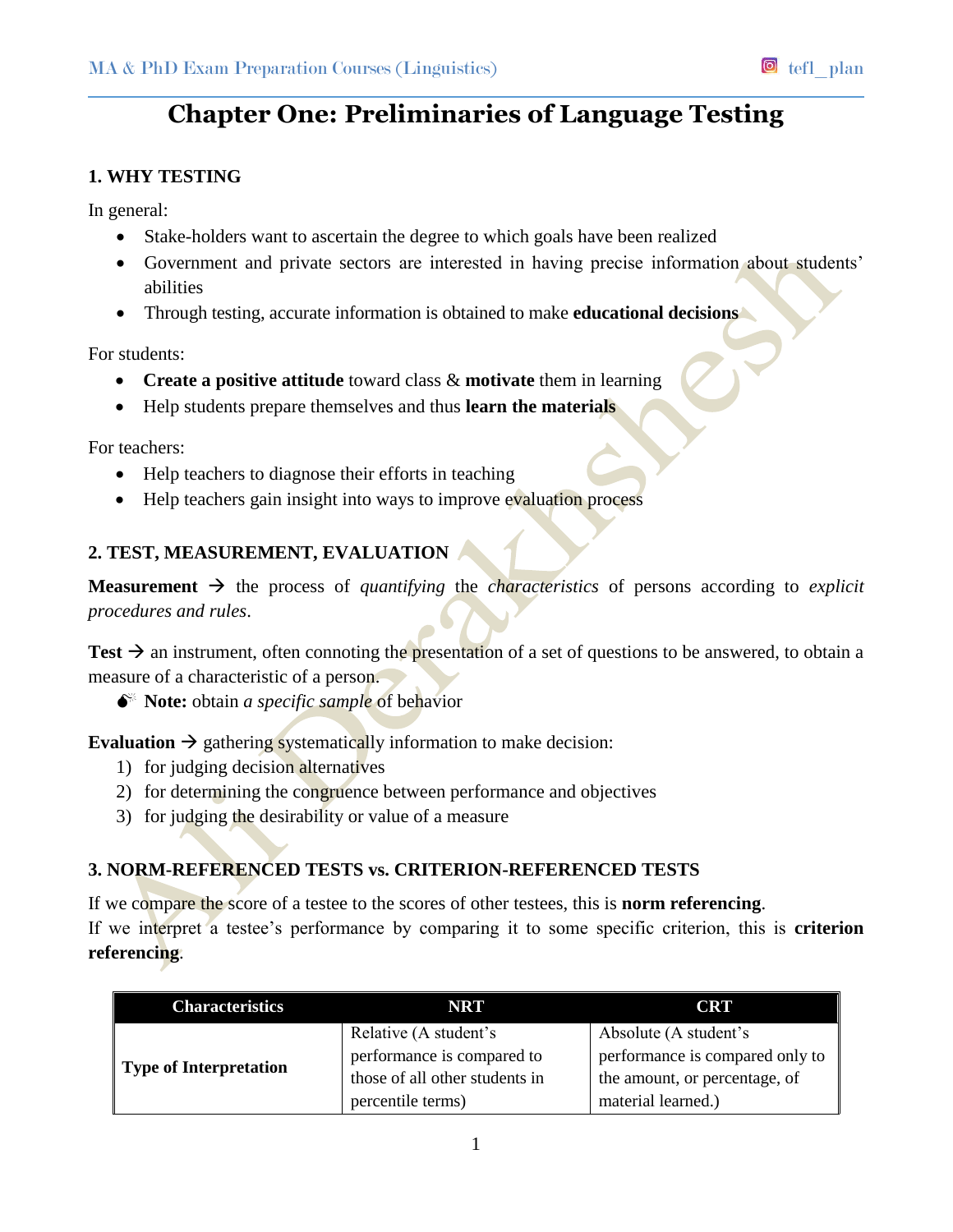| <b>Type of Measurement</b>    | To measure general language<br>abilities or proficiencies                         | To measure specific objectives-<br>based language points                         |
|-------------------------------|-----------------------------------------------------------------------------------|----------------------------------------------------------------------------------|
| <b>Distribution of Scores</b> | Normal distribution of scores<br>around the mean                                  | Varies; often non-normal.<br>Students who know the material<br>should score 100% |
| <b>Purpose of Testing</b>     | Spread students out along a<br>continuum of general abilities or<br>proficiencies | Assess the amount of material<br>known or learned by each student                |
| <b>Test Structure</b>         | A few relatively long subtests<br>with a variety of item contents                 | A series of short, well-defined<br>subtests with similar item<br>contents        |
| <b>Knowledge of Questions</b> | Students have little or no ideas                                                  | Students know exactly                                                            |
| <b>Missed Items</b>           | It is eliminated from the test                                                    | The instructional materials are<br>revised or additional work is<br>given        |

#### **4. ASSESSMENT**

**Assessment**  $\rightarrow$  appraising or estimating the level or magnitude of some attribute of a person

# **4.1. Informal vs. Formal Assessment**

**Informal assessment**  $\rightarrow$  can take a number of forms, starting with incidental, unplanned comments and responses, along with coaching and other impromptu feedback to the student, e.g., "Nice job!"; "Did you say can or can't?"; or putting a smiley face on some homework

- $\bullet^*$  Note: A good deal of a teacher's informal assessment is embedded in classroom tasks designed to elicit performance without recording results
- $\bullet^*$  Note: Informal assessment is virtually always non-judgmental

**Formal assessments**  $\rightarrow$  systematic, planned sampling techniques constructed to give teacher and student an appraisal of student achievement

# **4.2. Formative vs. Summative Assessment**

**Formative assessments**  $\rightarrow$  given to evaluate students in the process of 'forming' their competencies and skills with the goal of helping them to continue that growth process

- **Note:** Formative tests are either self-graded or no grade is given.
- $\bullet^*$  **Note:** Virtually all kinds of informal assessment are formative

**Summative assessments**  $\rightarrow$  given at the end of a course and the results are used primarily for assigning course grades

**Note:** Formative test implies the observation of the "process" of learning; summative test is concerned with the "product" of learning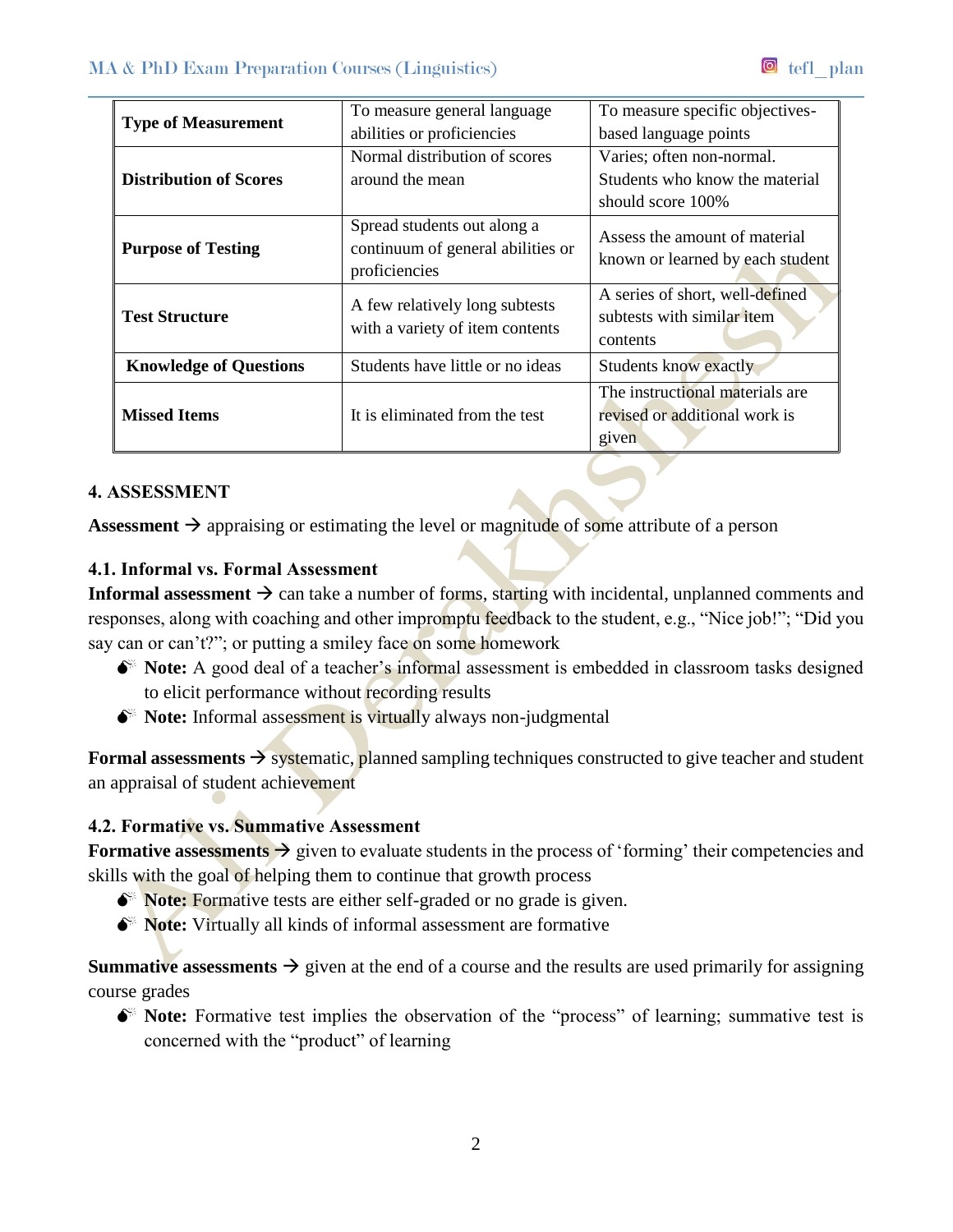#### **5. TEACHER-MADE TESTS VS. STANDARDIZED TESTS**

**Teacher-made test**  $\rightarrow$  a small scale, classroom test which is generally prepared, administered and scored by one teacher

**Standardized test**  $\rightarrow$  commercially prepared by skilled test-makers and measurement experts

| <b>Characteristics</b>                                              | <b>Teacher-Made Test</b>                                                                                 | <b>Standardized Test</b>                                                                                                                                             |
|---------------------------------------------------------------------|----------------------------------------------------------------------------------------------------------|----------------------------------------------------------------------------------------------------------------------------------------------------------------------|
| <b>Type of Interpretation</b>                                       | Criterion-referencing                                                                                    | Norm-referencing                                                                                                                                                     |
| <b>Direction for</b><br><b>Administration and</b><br><b>Scoring</b> | Usually no uniform directions<br>specified                                                               | Specific, culture-free direction for every<br>testee to understand; standardized<br>administration and scoring procedures                                            |
| <b>Sampling of Content</b>                                          | Both content and sampling are<br>determined by classroom<br>teacher                                      | Content determined by curriculum and<br>subject-matter experts; involves<br>extensive investigations of existing<br>syllabi, textbooks, and programs                 |
| <b>Construction</b>                                                 | May be hurried and haphazard;<br>often no test blueprints, item<br>tryouts, item analysis or<br>revision | Uses meticulous construction procedures<br>that include constructing objectives and<br>test blueprints, employing item tryouts,<br>item analysis, and item revisions |
| <b>Norms</b>                                                        | Only local classroom norms                                                                               | In addition to local norms, national<br>schools district norms                                                                                                       |
| <b>Purpose and Use</b>                                              | Measuring particular objectives<br>set by teacher and for intra-<br>class comparisons                    | Measuring broad objectives and for<br>inter-class comparisons                                                                                                        |
| <b>Quality of Items</b>                                             | Unknown                                                                                                  | High                                                                                                                                                                 |
| <b>Reliability</b>                                                  | Unknown                                                                                                  | High                                                                                                                                                                 |

# **6. THE CONSEQUENCES OF STANDARDIZED TESTING**

All the consequences of a test, including such considerations as its accuracy in measuring intended criteria, its impact on the preparation of test-takers, its effect on the learner, and the (intended and unintended) social consequences of a test's interpretation and use

# **7. WASHBACK**

The effects the tests have on instruction in terms of how students prepare for the test

- $\bullet^*$  **Note:** A facet of consequential validity
- **Note:** *Cram* courses and *teaching to the test*
- $\bullet^*$  Note: In classroom  $\rightarrow$  the information that washes back in the form of useful diagnostic information

Washback can vary in terms of *degree* (from strong to weak) and *kind* (positive or negative).